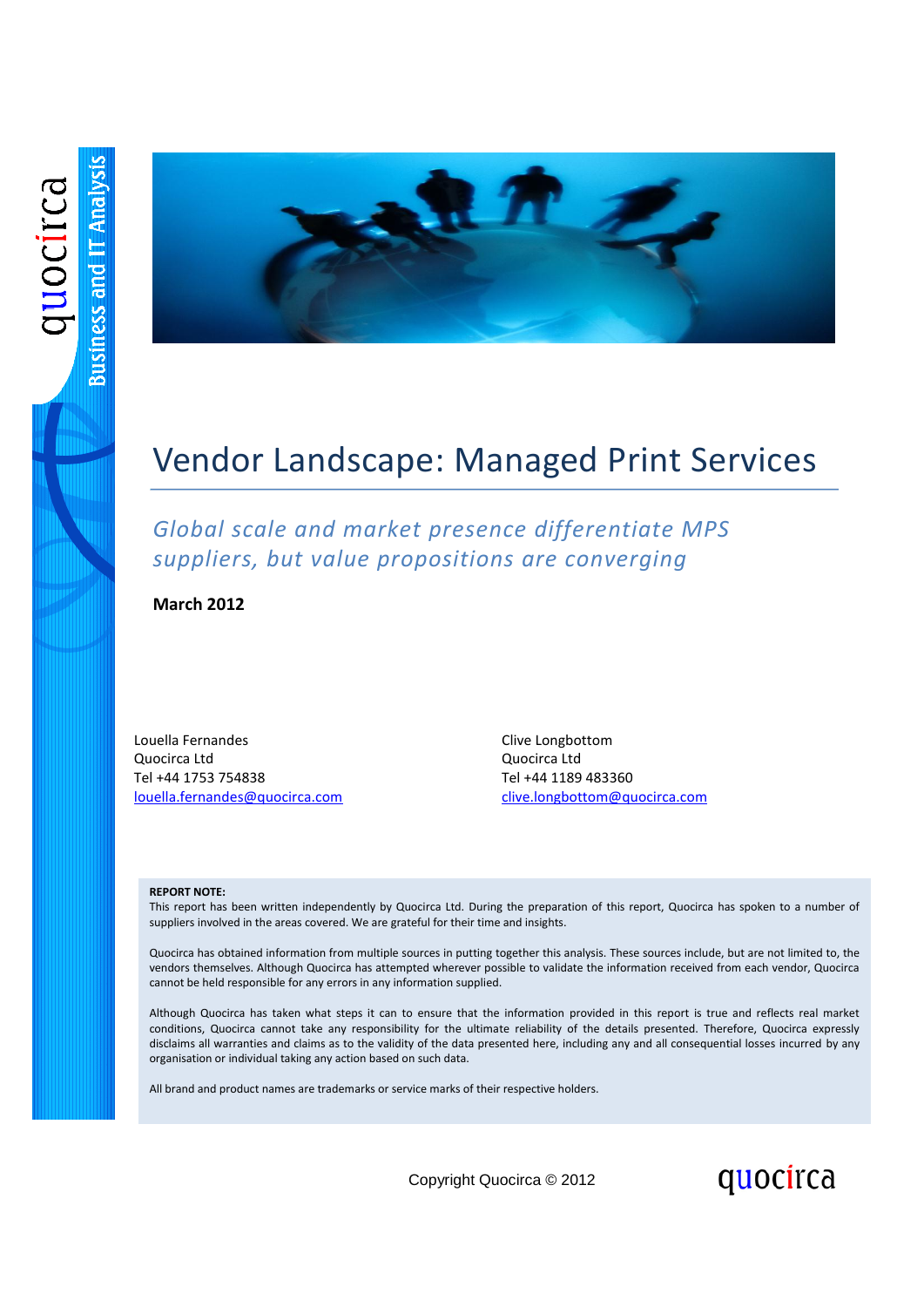# MPS Vendor Landscape

### *EXECUTIVE SUMMARY*

**Quocirca's evaluation of the main providers of managed print services (MPS) shows Xerox, HP, Ricoh and Lexmark leading the market. They have over a decade of experience backed by qualified consultants across the globe, making them suppliers of choice for large, complex multinational engagements. However, there is increasingly little to differentiate between the core MPS offerings, which is serving to level the playing field. As businesses move beyond the initial phases of their MPS engagements, it will be the ability to add further value through business transformation that will set the leaders apart from the challengers.**

| Leaders appeal to<br>organisations with global<br>needs                           | Xerox and HP continue to dominate the market in terms of overall global scale and market<br>presence. Xerox is in a class of its own, with a mature enterprise MPS offering that extends to<br>business process outsourcing (BPO) and IT outsourcing (ITO), strengthened by its ACS<br>acquisition. HP's stronghold in the office printer market continues to boost its MPS business,<br>and closer ties with its professional services arm is better leveraging its BPO/ITO capability.<br>Meanwhile, Ricoh and Lexmark are both making strong progress. Ricoh's major investment in<br>its global MPS infrastructure is paying dividends whilst Lexmark continues to gain new<br>customers, particularly those needing to manage print across disparate locations or countries. |
|-----------------------------------------------------------------------------------|-----------------------------------------------------------------------------------------------------------------------------------------------------------------------------------------------------------------------------------------------------------------------------------------------------------------------------------------------------------------------------------------------------------------------------------------------------------------------------------------------------------------------------------------------------------------------------------------------------------------------------------------------------------------------------------------------------------------------------------------------------------------------------------|
| <b>Strong performers are</b><br>narrowing the gap                                 | Strong performers, such as Canon and Konica Minolta, continue to globalise their offerings and<br>move further up the value chain by embracing a services-led business model. Canon recorded<br>impressive growth in Europe in 2011, more than doubling its customer base. Konica Minolta<br>has also made significant progress in harmonising its MPS programme in the US and Europe. Its<br>increased investment in its MPS infrastructure and its expansion of IT service partnerships<br>should help it increase its presence in the mid-market where it has a strong focus.                                                                                                                                                                                                  |
| MPS is moving beyond the<br>preserve of large enterprises                         | MPS is no longer the preserve of larger enterprises, as more vendors develop packaged services<br>to target the small and mid-sized business, often targeted via the channel. Whilst Xerox is<br>ahead of the game with a strong set of services for its channel partners, others are catching up.<br>HP's acquisition of Printelligent promises to expand its multivendor channel offerings, whilst<br>Ricoh is also transitioning its channel partners to a services-led approach. The channel is not<br>completely sold on MPS, and those vendors that are most reliant on channel partners will need<br>to create a viable and simple proposition to compel them to fully embrace the MPS model.                                                                              |
| Print security is a growing<br>market driver                                      | Organisations are only just starting to appreciate the risk that networked printers and MFPs can<br>pose to confidential and sensitive information. MPS vendors are increasingly deploying secure<br>or 'pull-printing', which uses authentication to ensure documents are only released to<br>authorised users - at any printer in any location. As well as enhancing security, there are also<br>tangible cost savings through minimising wasteful printing and promoting enterprise mobility.<br>Quocirca expects security and associated offerings to become more integral to MPS<br>engagements in the coming year.                                                                                                                                                          |
| The consumerisation of IT<br>brings new opportunities                             | Although consumerisation, through the proliferation of smartphones and tablets, is considered<br>a potential threat to printing, vendors report increasing interest in secure printing from mobile<br>devices to help employees remain productive on the move. Most vendors offer some form of<br>mobile print capability – sometimes a combination of hardware and cloud-printing software.<br>With the need to print from mobile devices set to increase, MPS contracts should also track<br>and monitor such printing. Some vendors, such as HP, Ricoh and Xerox, already offer mobile<br>print services to their enterprise MPS customers.                                                                                                                                    |
| <b>Innovation and continuous</b><br>improvement will shape<br>next generation MPS | One of the most challenging aspects of MPS delivery is persuading customers to successfully<br>innovate. Most providers emphasise innovation and continuous improvement in their offerings,<br>but only a few of the leading providers communicate well as to how this provides business<br>value. These providers are able to deliver direct, proactive and innovative partnerships and it is<br>this capability that will be key in next-generation MPS engagements.                                                                                                                                                                                                                                                                                                            |

### **Conclusion**

MPS remain an attractive means by which organisations of all sizes can drive cost efficiencies in their print infrastructure. However, today's market goes beyond device consolidation and cost savings to pursue business process transformation as businesses prepare to get greater value from their MPS engagements.



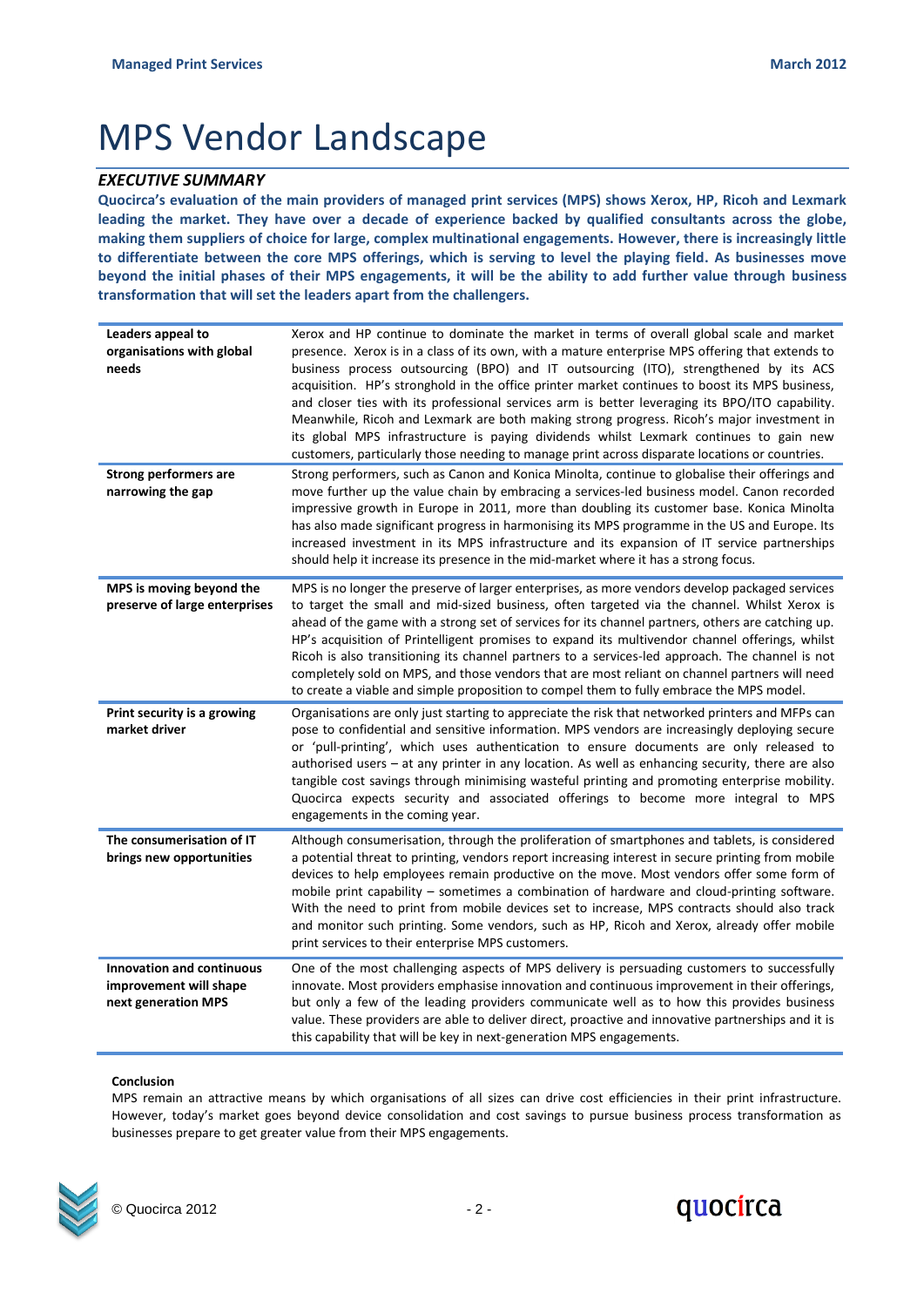# Introduction

Managed Print Services (MPS) continue to increase in maturity as providers expand and refine their capabilities. In a flat and commoditised hardware market, MPS is helping hardware vendors increase revenue and capture page volumes from both their own and third party devices. Whilst cost efficiency is always going to be the key driver, MPS is also a compelling way to reduce risk, improve sustainability and drive business improvement.

### **Growing market adoption**

Businesses are increasingly turning to MPS to tackle the escalating costs and inefficiencies of operating complex and poorly integrated printer fleets. Quocirca research<sup>1</sup> amongst 125 businesses with over 500 employees indicated that 22% have fully rolled out MPS, with almost 15% planning to in the next 12–24 months. Adoption is much higher amongst larger organisations (1000+ employees) where 36% have already adopted MPS compared to 13% of organisations with between 500 and 1000 employees. Nevertheless, there is a strong interest in MPS in this mid-market category, with 30% either investigating or planning MPS. The mid-market is a ripe opportunity for MPS and many vendors are refining their MPS offerings to sell via their channel partners to encourage a transition from transactional hardware sales to contractual managed print services sales. Quocirca estimates that over half of enterprises will be using MPS by 2014.



### **Enterprises reaching second phase of MPS engagements**

As some enterprises move to the second phase of their MPS engagements, they are increasingly looking for a more proactive stance from providers and more innovation. Consequently, leading MPS providers are placing greater emphasis on complementary capabilities such as print room and production services, business process outsourcing (BPO) and IT outsourcing (ITO) to maximise the value of an MPS engagement. As core MPS offerings become more commoditised, the major providers will continue to innovate and focus more on the delivery of business transformation.

This report examines the competitive landscape for MPS, discusses the key market drivers and suggests the capabilities that will shape future generation MPS engagements.

# Market drivers

There are a number of factors that are converging to drive interest in MPS:

- **Security:** MPS provides the ideal opportunity to assess the potential risks of an unmanaged print environment and deploy the appropriate controls to mitigate such risks. Networked MFPs and printers are an integral part of the IT infrastructure with the same network vulnerabilities as any other networked device. These risks include potential data leaks through unauthorised access to printed documents in output trays, recovery of information stored on hard disks within print devices and the interception of queued print jobs. Quocirca's survey revealed that, whilst only 15% of respondents are concerned with data loss through MFPs and printers, 70% have suffered one or more accidental printing-related data breaches. Given the potential financial cost and brand damage caused by a data breach, organisations cannot afford to be complacent. Quocirca expects more MPS providers to offer security assessments and recommend embedded secure printing as an MPS component.
- **Consumerisation of IT and mobility**: as employees become more and more mobile and work in an ever-wider range of locations and businesses find themselves supporting a diverse range of mobile platforms, some see it as necessary to extend the print infrastructure to the mobile worker. This need is reflected in Quocirca's recent study<sup>2</sup>, which revealed that almost 60% of organisations say employees are interested in printing from their mobile devices. In order to ensure that mobile printing does not go untracked and is conducted reliably and securely, organisations need mobile printing to be included as part of a managed print environment. More vendors are developing mobile and cloud print capabilities. Quocirca expects this to be a growing part of MPS providers' services over the next year.
- **Environmental drivers**: not only can MPS deliver significant cost savings and productivity improvements, it also has environmental benefits, helping a business reduce its carbon footprint. By deploying energy-efficient printers and multifunction peripherals (MFPs) and implementing responsible and secure printing practices, MPS enables organisations to cut energy usage, eliminate unnecessary printing and reduce waste. Along with hardware disposal and consumables



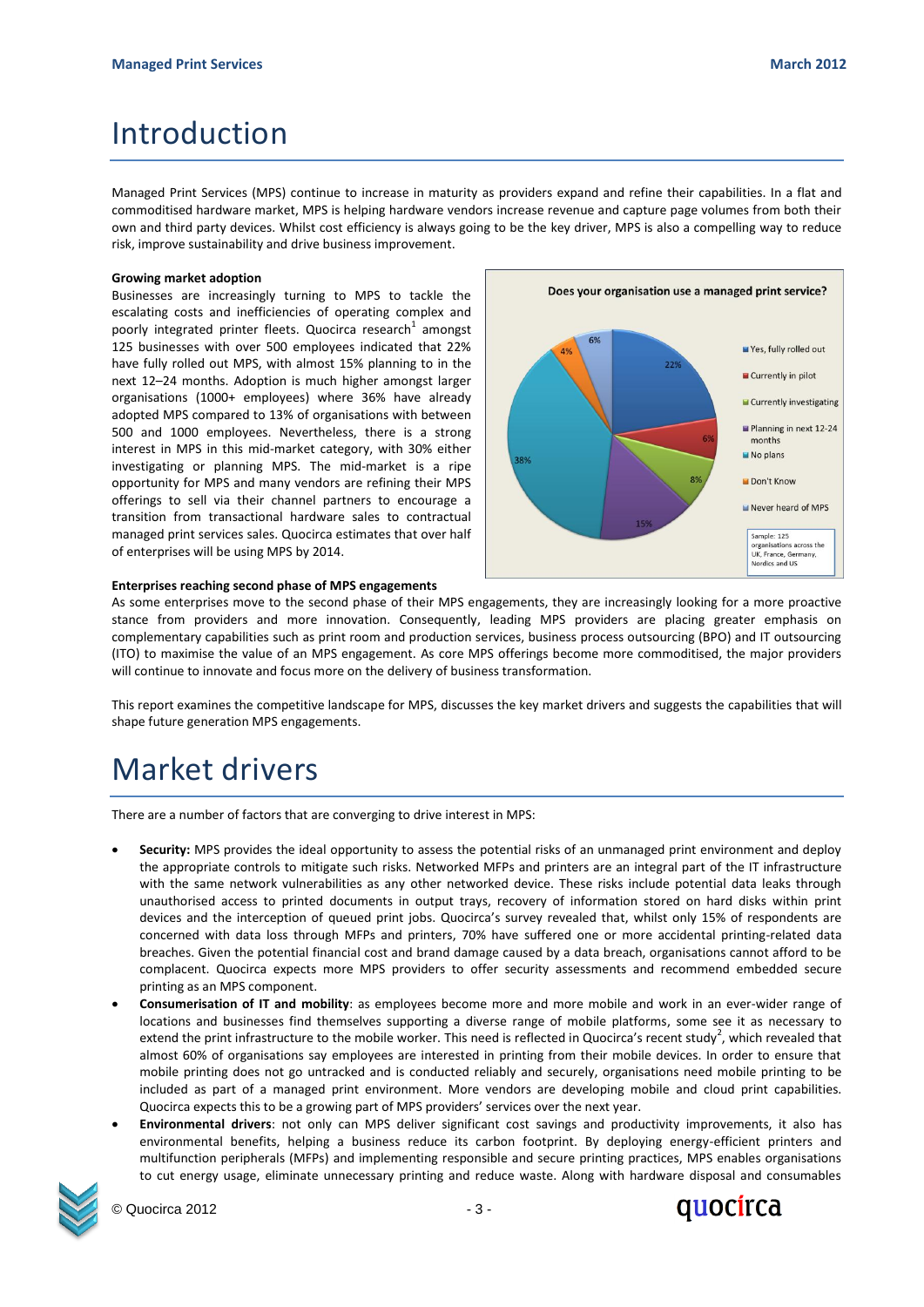recycling, MPS can play a key role in an organisation's environmental strategy. MPS providers are increasingly offering carbon footprint analysis as part of their up-front assessment services.

- **Business process improvement:** many large enterprises are now in the later stages of their MPS engagements and looking for additional benefits beyond the initial attractions of cost savings as a result of device consolidation. Workflow integration through document capture, routing and management software can help leverage investments in MFPs and enable these devices to become document processing hubs. Quocirca believes more organisations will be looking for such productivity improvements as they move beyond the first phase of their MPS engagements.
- **Production printing efficiency:** while most MPS engagements centre on the office print environment, there are significant further benefits to be gained by considering the wider enterprise print environment. Many document production processes are cumbersome and rarely integrated across the office and print room; for example, when jobs that could be done more cost-effectively in the print room are sent to office printers. Integrated workflow tools enable complex print jobs to be rerouted from office printers to the print room, ensuring better overall use of devices. Despite the different stakeholders for the office and production print, Quocirca expects to see an increase in integrated office and production printing MPS contracts as more vendors show thought leadership in this area.

## Definitions

Quocirca defines a "managed print service" as the use of an external provider to assess, optimise and continuously manage an organisation's document output environment in order to lower costs and improve productivity and efficiency while reducing risk. MPS allows organisations to reduce costs and improve efficiency by rationalising the print environment. It also leverages existing investments in multifunction peripherals (MFPs) while continually monitoring usage so that the optimised infrastructure continues to meet business needs.

MPS covers a number of service areas across three broad categories:

- **Assessment** a review of the current print environment to provide recommendations for a rationalised print environment and estimated potential future savings. Assessments range from basic on-line assessments to full workflow assessments. Environmental impact analysis and document security assessments may also be included.
- **Optimisation** device rationalisation and consolidation to reduce user-to-device ratios, development of print policies to develop a governance framework for a full enterprise MPS, including change management and deployment and transition.
- **Management**  continuous process improvement, business reviews, SLA monitoring, remote management and improving workflow.

These services fall under Quocirca's definition of MPS when the vendor takes over responsibility for delivery under a contract of three years or more in length. Such activities may also involve the transfer of people or assets to the vendor or provider.

# Methodology

Quocirca has included the following MPS providers in this study: Canon, HP, Konica Minolta, Kyocera, Océ, Lexmark, Ricoh, Toshiba, Xerox, AUXILIO and M2. Vendor selection was according to:

- **Experience and skills in providing MPS services:** all providers had to demonstrate a strong record of delivering MPS.
- **Geographical delivery capability**: each provider was required to have the capability to deliver services across multiple countries.

Each MPS vendor was requested to complete a written submission detailing its strategy, capabilities and customer references to ensure key facts and figures were captured. These submissions were followed up with vendor interviews. The quantitative and qualitative inputs from the vendor research were analysed by Quocirca in order to determine each vendor's score against a list of criteria for market presence and completeness of offering. Full details are provided in section 10. To highlight the broadness of the MPS ecosystem, Quocirca has also included profiles of independent MPS providers, AUXILIO and M2.



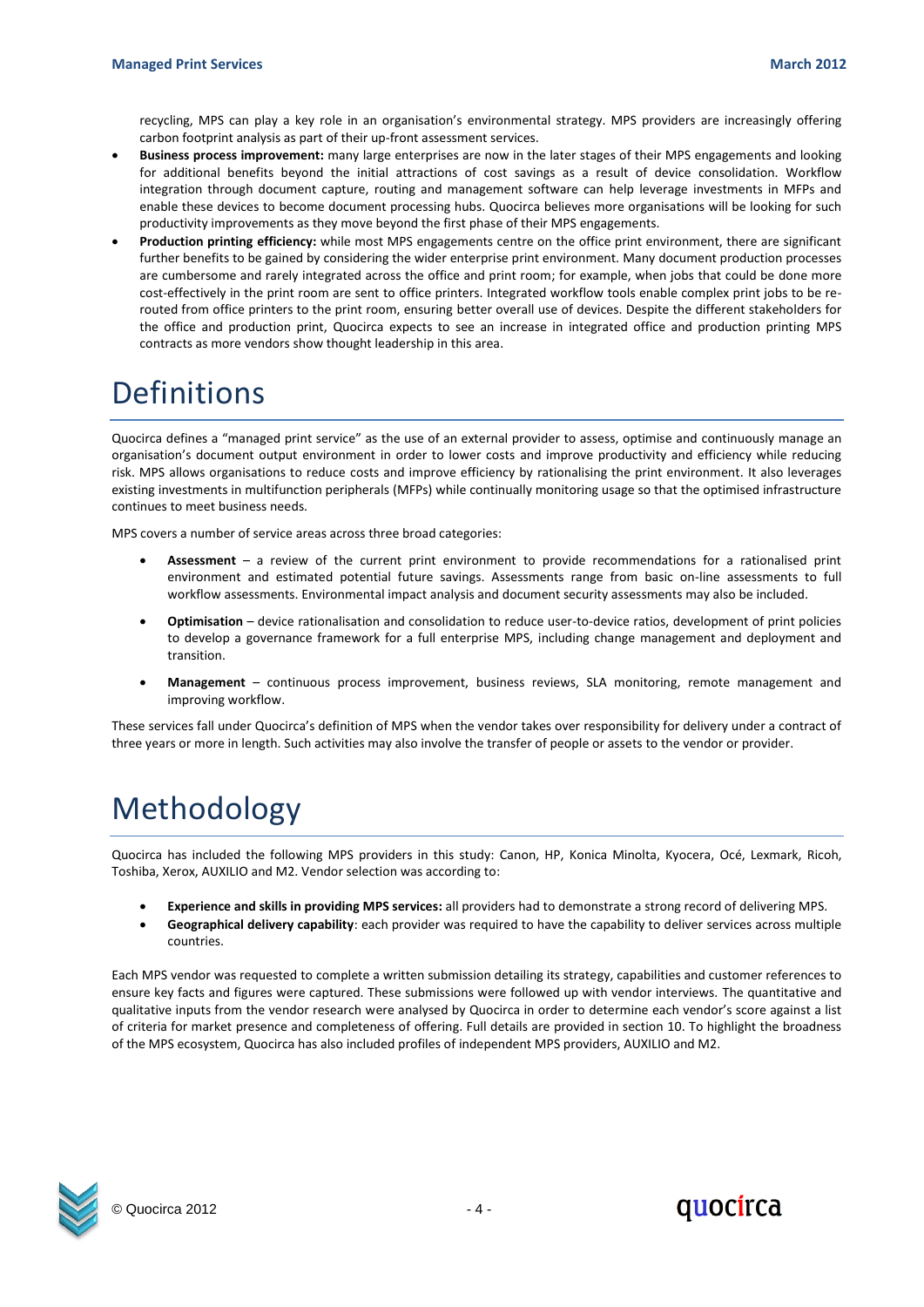# The MPS ecosystem

The MPS landscape includes printer/copier manufacturers, systems integrators, software infrastructure vendors and consulting/audit firms.

- **Printer/copier manufacturers:** these vendors' programmes are generally tied to their product offerings, although multivendor support is often offered. Service offerings include assessment, design, implementation and support services. They may also offer MPS programmes to their reseller partners. Vendors in this category include Canon, HP, Konica Minolta, Lexmark, Ricoh, Toshiba and Xerox.
- **Systems integrators/resellers:** these are a channel to market for some printer and copier vendors, and may offer MPS as part of a wider desktop management offering. Systems Integrators that offer MPS include Atos Origin, Cap Gemini, CSC, SCC and IBM.
- **Software infrastructure vendors**: these provide software tools for use in the print environment. Examples include assessment and print management products such as Equitrac, Print Audit, FM Audit and PrintFleet, and secure printing products from Equitrac, SafeCom and Ringdale. MPS providers often use such third party products to add value to a particular element of their MPS portfolio.
- **Consultants**: these independent firms offer a vendor-neutral approach and may also focus on a specific geography, technology or market niche. Typically, their assessment and design services provide recommendations that are not tied to a particular manufacturer.

## Vendor assessment

Quocirca has created a vendor scorecard for each MPS provider, based on a range of criteria that determines an overall score for market presence and completeness of offering. Each score is on a scale of 1 to 5 where 1 is weak and 5 is very strong. This evaluation of the MPS market is intended as a starting point only. Please note that Quocirca's scoring is based on an unweighted model although prospective buyers may wish to weight the scores to meet their own specific needs.

### **Market presence criteria**

- **Enterprise customers:** the strength of the vendor's European enterprise customer base.
- **Strategy:** how comprehensive is the vendor's MPS strategy, the quality of its overall value proposition and its evolutionary vision for MPS?
- **Maturity of offerings:** how long has the vendor been active in the market, how developed are its offerings?
- **Geographic reach:** a vendor's geographic reach, either directly or through partners or channels.
- **Overall financial strength:** a vendor's overall financial position and assessment of the scope for future investment in its MPS offering.
- **MPS revenue and growth:** European MPS revenue and growth over the past year.
- **Market credibility:** the effectiveness of vendor initiatives to promote its brand, increase awareness of its service offering and influence market development. Also includes the clarity, differentiation and internal/external consistency of the vendor's market messages.
- **Alliances and partnerships:** the strength of the vendor's partner and alliance network.
- **Investment and dedicated resources:** the vendor's investment in its MPS portfolio, resources and innovation that will add improvements in approach, process or service offering.

### **Completeness of offering**

- **Modularity of services:** the flexibility and scalability of the service portfolio to provide a customised offering.
- **Breadth and depth of service offering:** the range of services available, including complementary ones such as business process outsourcing (BPO), IT outsourcing (ITO) and document process outsourcing (DPO).
- **Help desk capabilities:** centralised help desk capabilities and integration, remote diagnostics and support.
- **CRD/print room support:** print room/mail room services and integrated tools such as variable data printing and workflow.
- **Multivendor support and maintenance:** the vendor's ability to support third party products.
- **Mobile printing support:** capabilities to support mobile workers, either through mobile device printing or pull printing/authenticated secure printing.
- **Document workflow integration:** integration with third party products and services.



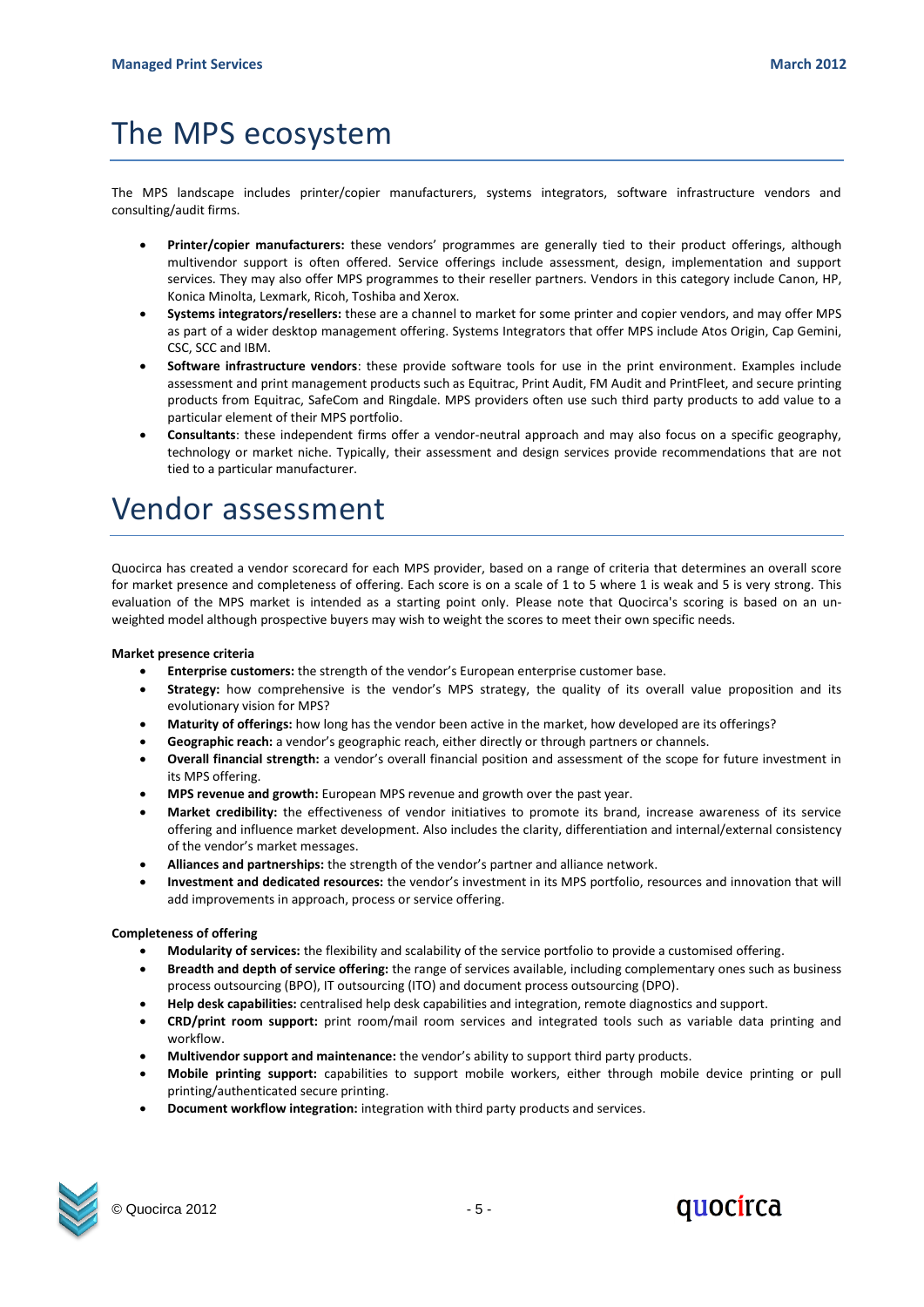Figure 1 represents Quocirca's view of the competitive landscape for printer and copier vendors that deliver enterprise MPS. A vendor's market position is indicated by the size of the bubble, based on estimates of customer base. An indication of the growth in each vendor's position is shown by a (+), (-) or (=). The following categories are used to reflect a vendor's position:

- **Market leaders:** vendors that lead the market in both strategic vision and depth of service offering. Leaders have made significant investments in their service portfolio and infrastructure and are supported by strong delivery capabilities.
- **Strong performers:** vendors that have established and proven offerings, supported by demonstrable customer success.
- **Contenders:** vendors that have service offerings that are currently being aligned on a global or European basis. Contenders are typically investing in resources, infrastructure and partnerships to expand market coverage.



### **Figure 1: Quocirca MPS vendor positioning**

*\* Customer base: Please note that enterprise customer figures and estimated devices under management have been considered when determining customer base bubble size.*



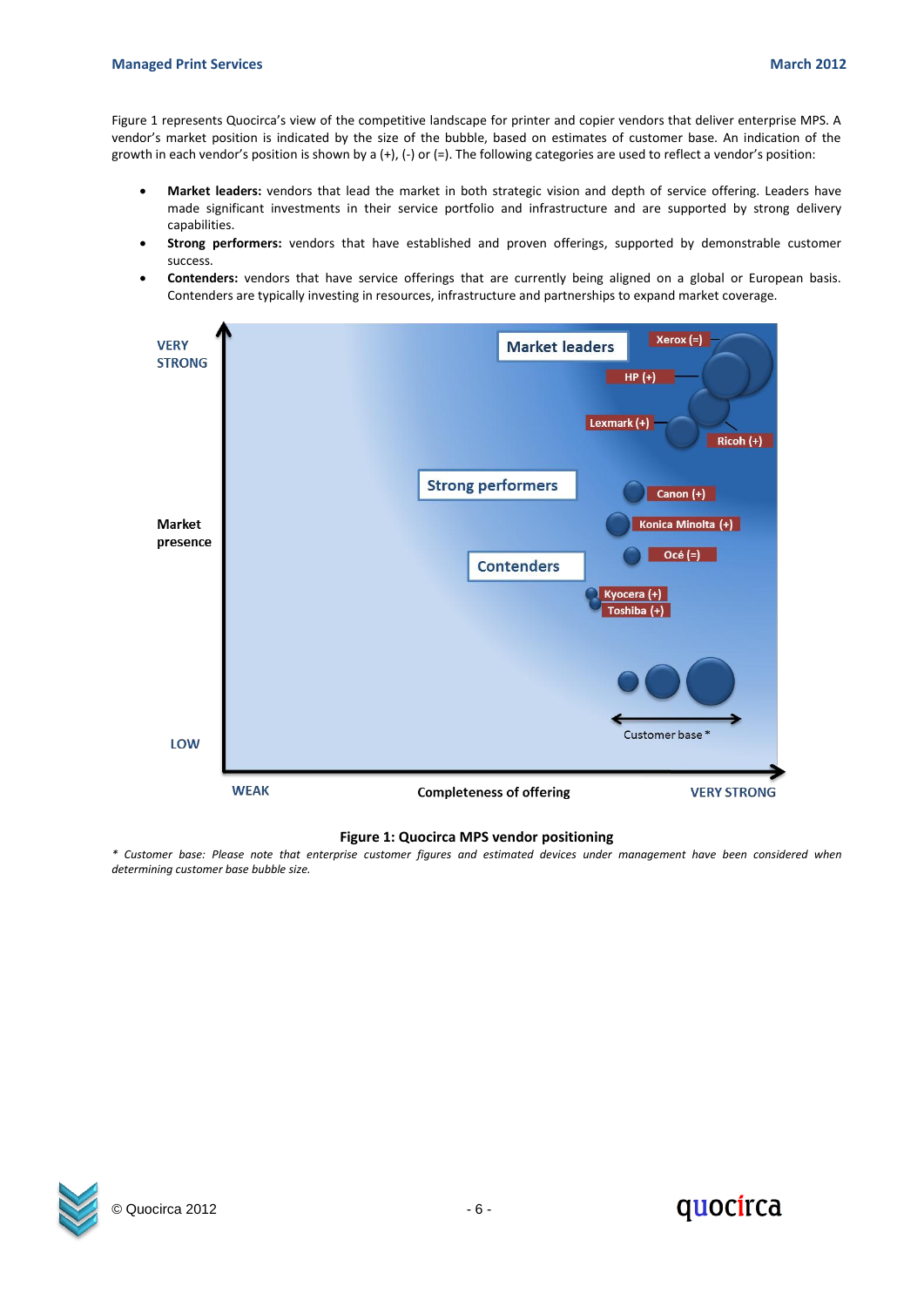# Vendor highlights

### **Market leaders: Xerox, HP, Ricoh, Lexmark**

Market leaders possess diverse strengths and wide global presence. Xerox and HP lead the pack due to their global scale, organisational breadth and depth of capability. Lexmark and Ricoh are catching up fast, both having made significant progress in the market in 2011.

- **Xerox:** Xerox is a long-established provider of MPS, with a broad range of services, a mature global delivery infrastructure and extensive market presence. Xerox has a strong value proposition and vision, as well as strength in extended services such as business process outsourcing (BPO) and IT outsourcing (ITO), strengthened by its acquisition of ACS in 2010. Integration of these capabilities will be a key focus for Xerox in 2012. It also offers a strong focus on continuous improvement and innovation, along with solid plans for growth. Its enterprise print services (EPS) offering is one of the most mature, integrating all major on-site and off-site print environments, including office, production, off-site commercial and mobile printing. It offers extensive skills and breadth of expertise across assessment and design, implementation, change management and ongoing reporting. A strong strategy for the continued refinement of its Xerox EPS offering should ensure it continues to appeal to global and multi-region enterprises looking to rationalise disparate enterprise-wide print management practices.
- **HP:** HP articulates a strong MPS strategy along with a strong vision for security and mobility. With one of the broadest product ranges in the industry, from low-end consumer printers to production presses, it also scores highly for its geographical reach and broad partner ecosystem. HP's comprehensive MPS offering leverages its strong product range and its broad software portfolio to offer a solid mix of technical expertise, strategy consulting and continuous management. Its vast integrated go-to-market infrastructure and IT and network integration expertise sets it apart from some of its competitors. HP scores highly for its deployment of software solutions, indicating that 75% of its direct MPS contracts include software, whether it is security, mobility, job accounting or document workflow. This positions it well to drive business transformation for its customers. To capture wider opportunities, HP is expanding its MPS portfolio beyond the office into the printing of commercial documents and marketing-related workflows and material as well as production printing.
- **Ricoh:** Ricoh offers a strong customer-centric adaptive MPS approach, with broad global reach. It has rapidly expanded its market position, particularly helped by its acquisition of IKON in 2008, which has significantly enhanced Ricoh's MPS capabilities and resources. Its global reach is supported by 5 regional competency centres, which serve the 180 plus countries it is present in. Since April 2011, Ricoh has signed more than 10 global customers, including one that operates in more than 70 countries. Its document lifecycle approach addresses the entire information structure and is a strong option for business process transformation engagements. Ricoh also offers flexible pricing models to drive greater levels of service transparency. Ricoh particularly stands out for its change management methodology, having now trained over 400 employees as certified change management professionals. Ricoh is building a worldwide IT infrastructure management service, based on its established capabilities in Japan. Ricoh expects to start promoting its IT services globally during the course of 2012.
- **Lexmark:** Lexmark has emerged as a leading, well-established player in the MPS market, having offered MPS through its services organisation, Lexmark Global Services (LGS), for over twelve years. Lexmark has a solid service offering and strategy, particularly excelling in delivering scalable services from SMBs to large enterprises. Whilst Lexmark serves all sectors, it has particularly strong vertical expertise in retail and financial services, by virtue of a robust range of industry specific solutions. Its offering is also characterised by a strong global delivery model and a promising mobile print offering. A large proportion of Lexmark's business involves multi-country MPS implementations, and this capability for distributed delivery is a key strength. This makes it a good choice for enterprises operating a distributed printer fleet across multiple locations or countries. Lexmark's acquisitions of Perceptive Software in 2010 and Pallas Athena in 2011, along with is strong software customisation capabilities, positions it well to deliver integrated business process management.



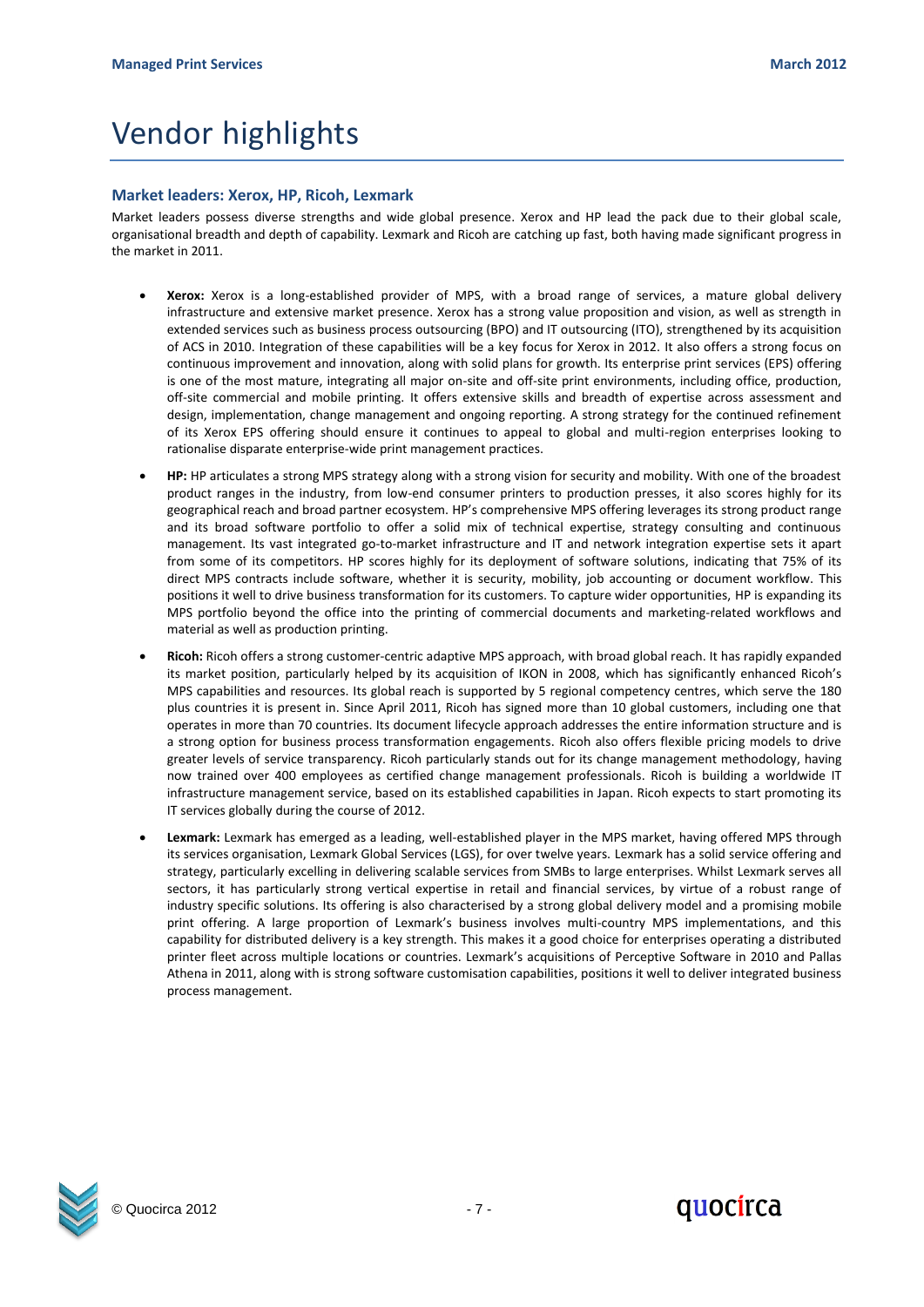### **Strong performers: Canon, Konica Minolta**

- **Canon:** Canon indicated significant growth in its global MPS customer base in 2011. Canon is making strong investments in its global service delivery infrastructure with MPS now playing a central part in its sales strategy. Each Canon region now has dedicated MPS business development managers that support large and complex cross-border contracts. Its global approach is supported by its well-established direct service organisation and service partners, who are required to perform to stringent SLAs. A strong differentiator for Canon is its uniFLOW print management platform, which enables management and reporting on all scanning, copying and printing across both desktop and mobile print environments. Since the majority acquisition of Océ in 2010, it is actively promoting the benefits of the combined Canon and Océ hardware portfolio to drive potential integrated MPS opportunities.
- **Konica Minolta:** Konica Minolta has continued to focus on integrating its MPS offering across the US and Europe to provide a more seamless, consistent experience for customers. It has successfully expanded its mindshare in the MPS market and has transitioned from being a relatively niche regional player to a global provider, having secured a number of global MPS customers in 2011. Konica Minolta should continue to gain the scale needed to be competitive for multiple global deals but, for now, it has a far stronger presence in Europe and North America than elsewhere, particularly in central Europe. Konica Minolta is actively pursuing joint IT infrastructure services opportunities, having made a number of acquisitions including All Covered Inc. in the US and Koneo in Sweden. Currently, IT services are being rolled out on a region-by-region basis and give Konica Minolta the potential to expand its MPS footprint, particularly in the midmarket.

### **Contenders: Océ, Kyocera Document Solutions, Toshiba**

- **Océ:** Océ has a long-established service offering, including improving document management processes, providing document outsourcing services, mail/print room management, printer fleet management and creative services. Although its position in the market has been impacted by low profitability in the past year, it continues to add to its MPS customer base. The US accounts for around 60% of its MPS business, whilst in Europe it has a particularly strong presence in both Germany and the Netherlands. It has developed a cohesive MPS offering, based on its established assessment, transition and operations phases. Following the majority acquisition of Océ by Canon, Océ's multivendor approach is now transitioning to a combined Océ and Canon portfolio. Océ's strong presence in the print room provides it with good opportunities to extend these contracts to wider MPS engagements. This will undoubtedly be boosted by the joint Océ and Canon portfolios, which will also help Océ attract new MPS customers. Océ operates in a highly competitive market, where it could be challenged to match the scale and infrastructure of some of the major enterprise MPS providers. However it has some strong customer references, which demonstrate its maturity in MPS delivery.
- **Kyocera Document Solutions:** Whilst other major vendors have been stealing the MPS limelight, Kyocera Document Solutions has spent the past two years evolving its managed document services (MDS) offering. Although it remains limited in terms of market presence as a relative latecomer to the MPS market, it has a strong strategy for moving its business forward through both its strong channel network and direct global accounts teams to reach larger enterprises. Its global approach will deliver a unified approach across US and European markets. It has developed strong multivendor management capabilities through using best of breed print management tools, and provides a hosted service with low entry-level costs for its dealers. Overall, Kyocera Document Solutions is a good choice, primarily for European MPS deals that that require local or regional delivery. With a broader product range planned for the coming year, and plans to unify its offerings globally, Kyocera Document Solutions will be one to watch for the coming year.
- **Toshiba:** Toshiba has a mature MPS offering in the US, which it extended to Europe with the launch of its pan-European Managed Document Services (MDS) strategy in July 2010. It has a stronger presence in the US than in the European market, although it has now aligned its European and American MPS strategies and is expected to align them for the rest of the world over the course of 2012. It has developed a modular MPS portfolio that includes multivendor support. Toshiba's MPS offering is scalable from five devices upwards, making the service particularly good for SMBs. Toshiba is highly reliant on its channel partners to sell and deliver MPS and its success in the European market therefore relies on it developing a strong proposition for its channel. Toshiba does not have the scale or infrastructure to match its competitors, and needs to focus on a stronger, more visible, strategy for the future.



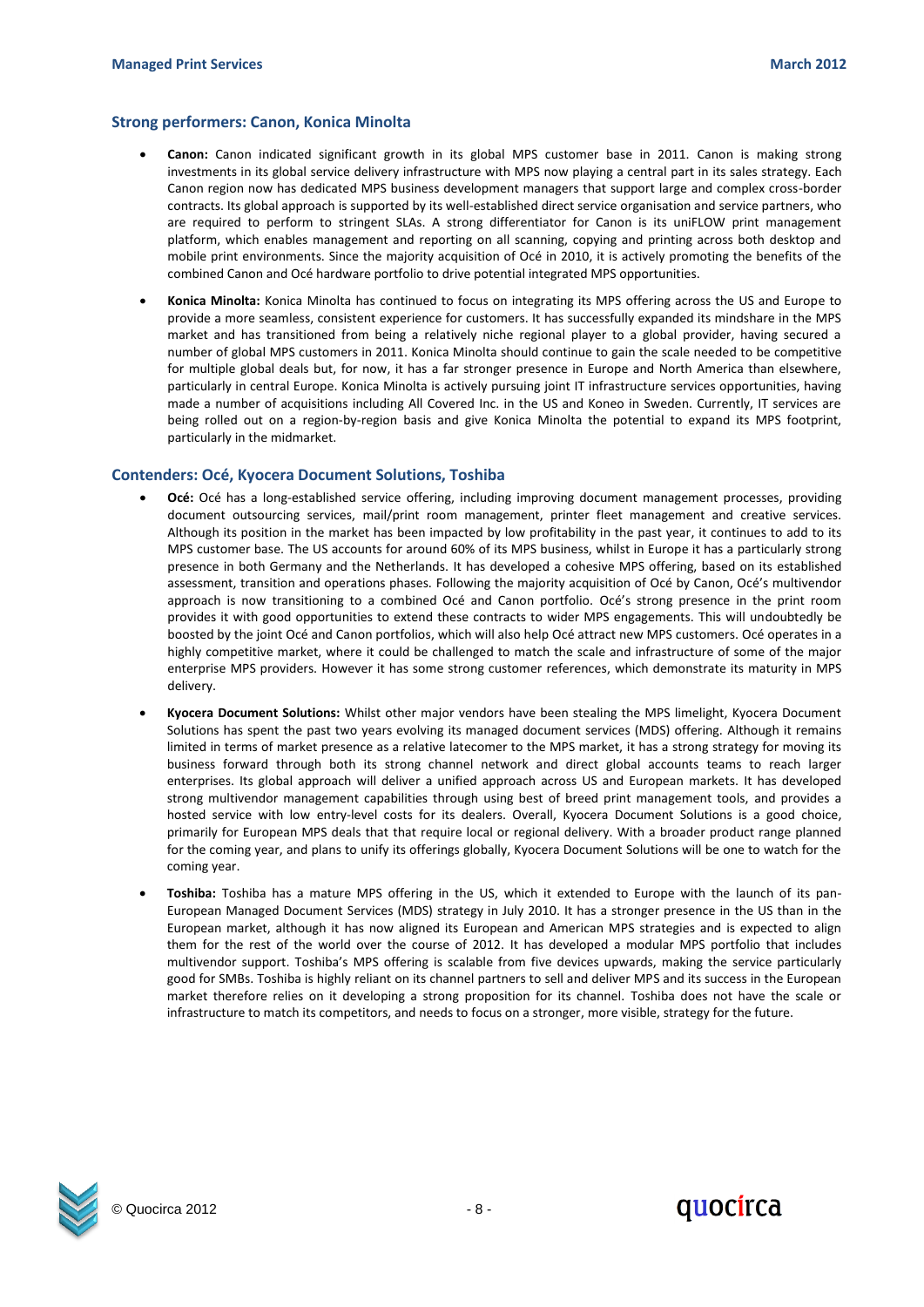# The hallmarks of next generation MPS

MPS has the potential to play a key role in delivering strategic business value. Not only does MPS save money, but it can also mitigate risk, promote enterprise mobility, improve environmental credentials and transform business processes. As MPS increases in maturity, businesses will be increasingly looking for further value from their MPS engagements. This will put more pressure on MPS providers to deliver true business value and transformation.

Quocirca expects the next generation of enterprise managed print services engagements to be characterised by the following:

- Partnership based: a successful managed print service partnership depends on quality, scale and flexibility, along with capabilities and experience. It is vital to identify and build a trust-based partnership between the customer and MPS provider and partner with a company that can leverage its scale and experience. This may begin with an initial standardisation of services that will provide consistency and then a roadmap of innovation that will take the business forward. This requires that the MPS provider to be fully supportive of its customers' business goals.
- **Creating business value:** the prime driver for first-generation MPS is the need to control costs. As businesses move to second-generation MPS engagements, there is a need to leverage existing investments to create more business value. A true next-generation MPS looks beyond the hardware to examine the entire document workflow and lifecycle and identify ways to change or improve these over time. This requires a full assessment of existing processes and the deployment of document workflow services that leverage investment in networked MFPs, which can operate as sophisticated document processing hubs. The implementation of software such as secure printing, document capture or document routing can minimise paper usage, significantly enhance document security and improve employee and overall business productivity.
- **Transformational service delivery:** whilst cost efficiency will grab the headlines, service quality must be at the forefront of any MPS decision. To differentiate delivery, MPS providers must be able to guarantee delivery of SLAs and provide extensive and sophisticated levels of ongoing monitoring and support. Continuous review of MPS agreements and operational SLAs is key to ensuring that the originally defined outcomes continue to meet the business' strategic needs and, if not, to decide on how best to deliver more relevant ones.
- **Sustained change management:** effective change management will be the cornerstone of successful, next generation MPS relationships. This requires a collaborative effort between the customer and MPS provider. Whilst transition planning and vendor delivery capability are key elements of an MPS, change management and communications are critical to gaining employee support and achieving the desired outcomes. Sustained change management means demonstrating top-down support and showcasing successes of initial MPS deployments.
- **Innovation:** as businesses move to the next phase, they will expect to derive substantially greater business and transformative value from their MPS agreements, driving innovation, not just operational efficiency. Although MPS can free an organisation's in-house resources to innovate, it is ultimately the relationship with the MPS provider that can drive the most innovation. Its access to wider resources, geographic coverage, research and technology development can be vital in helping businesses develop and evolve.

# Conclusion

MPS has a key role to play in delivering strategic business advantage, enabling business transformation as well as saving money. MPS providers must be able to articulate a clear strategy on how they can support their customer's business transformational goals on an ongoing basis. It will be those providers that will be in the best position to strengthen their MPS business, by helping their customers contain costs, improve efficiency and support ongoing innovation.

# Further Reading

<sup>1</sup> Closing the Print Security Gap[: http://www.quocirca.com/reports/624/closing-the-print-security-gap](http://www.quocirca.com/reports/624/closing-the-print-security-gap) <sup>2</sup>The Mobile Print Enterprise:<http://www.quocirca.com/reports/653/the-mobile-print-enterprise>



© Quocirca 2012 - 9 -

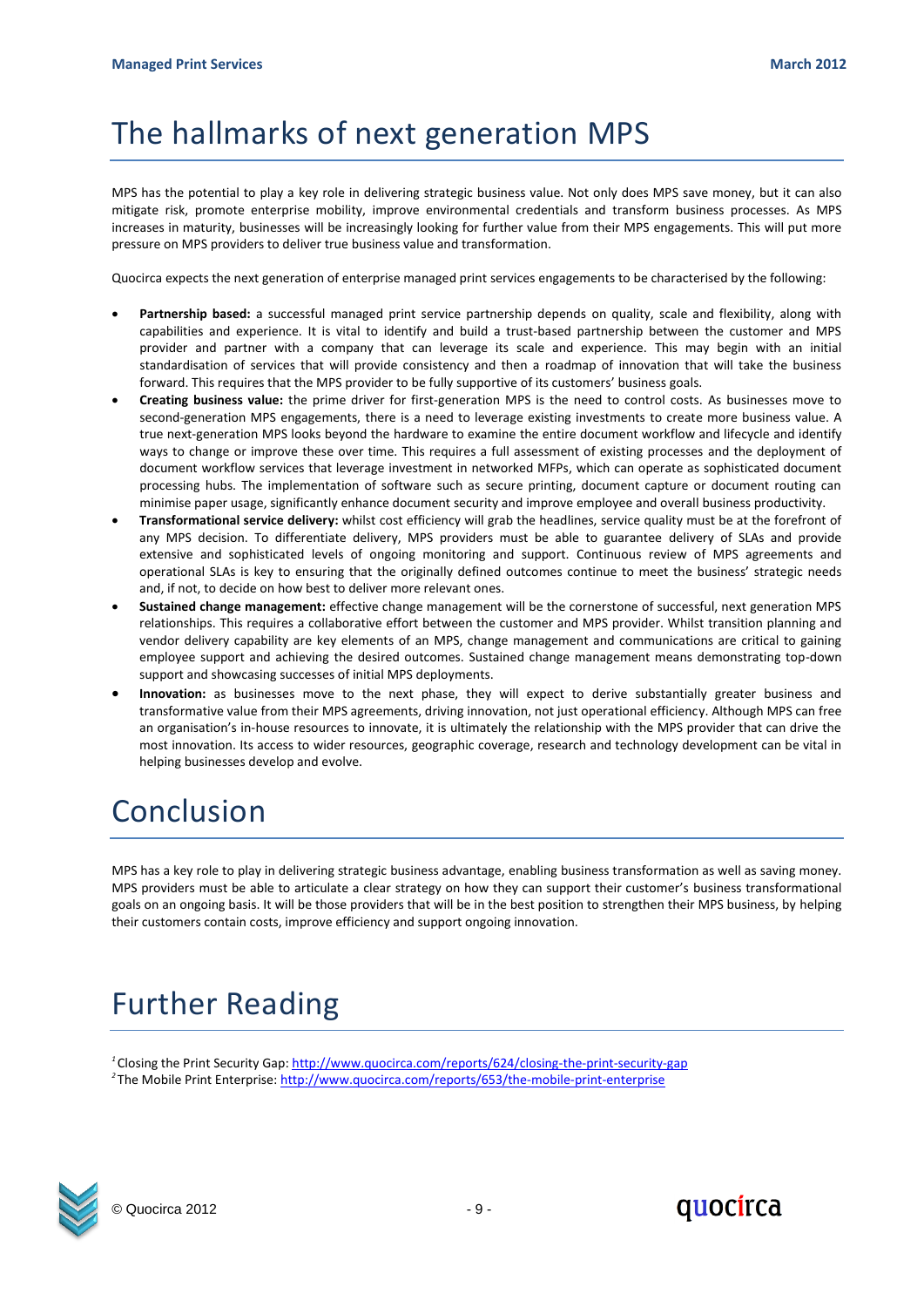# Competitive summary

| Key:                                                |                | ●Full support |                                           |                                               | <b>Partial support</b> |           | ONo support  |                |              |  |
|-----------------------------------------------------|----------------|---------------|-------------------------------------------|-----------------------------------------------|------------------------|-----------|--------------|----------------|--------------|--|
|                                                     | Canon          | <b>HP</b>     | <b>Konica</b><br><b>Minolta</b>           | <b>Kyocera</b>                                | Lexmark                | Océ       | <b>Ricoh</b> | <b>Toshiba</b> | <b>Xerox</b> |  |
|                                                     |                |               |                                           | <b>Assessment</b>                             |                        |           |              |                |              |  |
| <b>Basic assessment</b>                             | $\bullet$      | $\bullet$     | $\bullet$                                 | $\bullet$                                     | $\bullet$              | $\bullet$ | $\bullet$    | $\bullet$      | $\bullet$    |  |
| <b>Advanced</b><br><b>Assessment</b>                | $\bullet$      | $\bullet$     | $\bullet$                                 | $\bullet$                                     | $\bullet$              | $\bullet$ | $\bullet$    | $\bullet$      | $\bullet$    |  |
| <b>Environmental</b><br>assessment                  | $\bullet$      | $\bullet$     | $\bullet$                                 | $\bullet$                                     | $\bullet$              | $\bullet$ | $\bullet$    | $\bullet$      |              |  |
| <b>Security</b><br>assessment                       | $\bullet$      | $\bullet$     | $\bullet$                                 | $\bullet$                                     | $\bullet$              | $\bullet$ | $\bullet$    | $\bullet$      |              |  |
|                                                     |                |               |                                           | Implementation                                |                        |           |              |                |              |  |
| <b>Deployment</b><br>planning                       | $\bullet$      | $\bullet$     | $\bullet$                                 | $\bullet$                                     | $\bullet$              | $\bullet$ | $\bullet$    | $\bullet$      | $\bullet$    |  |
| <b>IMAC/D</b>                                       | ●              | $\bullet$     | $\bullet$                                 | C                                             | $\bullet$              |           | $\bullet$    | $\bullet$      |              |  |
| Project<br>management                               |                | $\bullet$     | $\bullet$                                 | $\bullet$                                     | $\bullet$              |           | $\bullet$    | $\bullet$      | $\bullet$    |  |
|                                                     |                |               |                                           | <b>Support</b>                                |                        |           |              |                |              |  |
| <b>Centralised</b><br>help desk                     | $\bullet$      |               | $\bullet$                                 | $\bullet$                                     | $\bullet$              | $\bullet$ | $\bullet$    | $\bullet$      | $\bullet$    |  |
| On-site support                                     | $\bullet$      | $\bullet$     | $\bullet$                                 | $\bullet$                                     |                        |           | $\bullet$    | $\bullet$      | $\bullet$    |  |
| <b>Service portal</b>                               | $\bullet$      | $\bullet$     | $\blacksquare$                            | $\circ$                                       | $\bullet$              | $\bullet$ | $\bullet$    | $\bullet$      | $\bullet$    |  |
|                                                     |                |               | Remote monitoring and supplies management |                                               |                        |           |              |                |              |  |
| <b>Full multivendor</b><br>remote monitoring        | $\bullet$      | $\bullet$     | $\bullet$                                 | $\bullet$                                     | $\bullet$              | $\bullet$ | $\bullet$    | $\bullet$      | $\bullet$    |  |
| <b>Proactive supplies</b><br>replenishment          | $\bullet$      | $\bullet$     | $\bullet$                                 | $\bullet$                                     | $\bullet$              | $\bullet$ | $\bullet$    | $\bullet$      | $\bullet$    |  |
|                                                     |                |               |                                           | <b>Continuous Improvement</b>                 |                        |           |              |                |              |  |
| Change<br>management                                | $\bullet$      | $\bullet$     | $\bullet$                                 | $\bullet$                                     | $\bullet$              | $\bullet$ | $\bullet$    | $\bullet$      | $\bullet$    |  |
| <b>Ongoing SLA</b><br>monitoring/review             | $\bullet$      | $\bullet$     | $\bullet$                                 | $\bullet$                                     | $\bullet$              | $\bullet$ | $\bullet$    | $\bullet$      | $\bullet$    |  |
|                                                     |                |               |                                           | <b>CRD/print Room Services</b>                |                        |           |              |                |              |  |
| <b>CRD/print room</b>                               | $\bullet$      | $\bullet$     | $\blacksquare$                            | $\circ$<br><b>Document workflow solutions</b> | $\bullet$              | $\bullet$ | $\bullet$    | $\circ$        | $\bullet$    |  |
| <b>Industry solutions</b>                           | $\blacksquare$ | $\bullet$     | $\bullet$                                 | $\bullet$                                     | $\bullet$              | $\bullet$ | $\bullet$    | $\circ$        | $\bullet$    |  |
| <b>Third party</b><br>solutions portfolio           | $\bullet$      | $\bullet$     | $\bullet$                                 | $\bullet$                                     | $\bullet$              | $\bullet$ | $\bullet$    | $\bullet$      | $\bullet$    |  |
|                                                     |                |               |                                           | <b>Complementary Services</b>                 |                        |           |              |                |              |  |
| <b>Business Process</b><br><b>Outsourcing (BPO)</b> | $\blacksquare$ | $\bullet$     | $\circ$                                   | $\circ$                                       | $\circ$                | $\bullet$ | $\bullet$    | $\circ$        | $\bullet$    |  |
| <b>IT Outsourcing</b>                               | $\circ$        | $\bullet$     | $\blacksquare$                            | $\circ$                                       | $\circ$                | $\circ$   | $\bullet$    | $\circ$        | $\bullet$    |  |



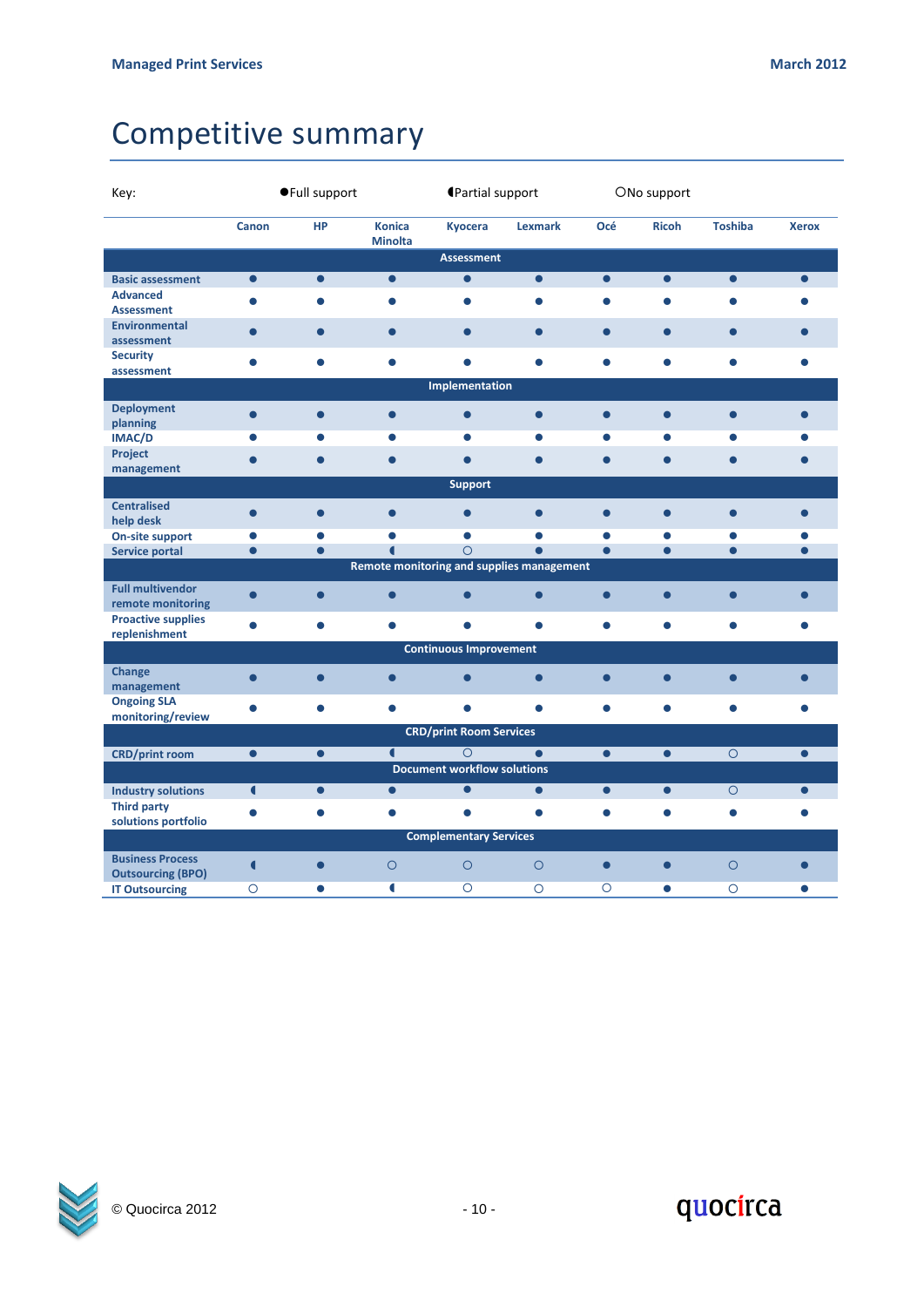Lexmark has retained a leadership position in Quocirca's review of the MPS market in 2011. It is a well-established player in the MPS market, having offered MPS through its services organisation, Lexmark Global Services (LGS), for over twelve years. In 2010, Lexmark's worldwide MPS growth was more than 40% and European growth was more than 50%. Underlining its strong execution and operational capabilities, Lexmark reports that its MPS renewal rate was 100% in 2011.

### **Global presence**

In the past 24 months, Lexmark has secured 23 new MPS contracts with Global/Fortune 500 customers, displacing incumbent providers in each case. Whilst Lexmark has a strong presence across many industries, it particularly dominates retail where it has 9 of the top 10 global retailers. It is also strong in financial services where is has 8 of the top 10 global banks as customers. A large proportion of Lexmark's business involves multi-country MPS implementations, and this capability for distributed delivery is a key strength. Multicountry Lexmark MPS customers currently include BASF (50+ countries), Cummins (55+ countries), an international bank (34 countries), a top European bank (61 countries), a top 10 worldwide bank, a leading international law firm (41 countries), a top technology company (35 countries) and a global European-based bank (29 countries).

#### **Flexible services**

Lexmark provides a suite of flexible and modular MPS services that enable it to scale offerings to small and large organisations. It therefore offers services ranging from the most basic contracts to fully outsourced MPS engagements. Lexmark's global MPS operations are based on a mature technology platform and infrastructure based on the ITIL standards, which helps ensure consistency of delivery.

### **Strong investment**

Lexmark continues to invest in its software and MPS business. This

#### **Lexmark MPS Summary**

- Approach: Multiple offers available from basic MPS through to fully outsourced service
- Target market: Lexmark provides MPS to both Enterprise and SMB customers around the world. Notably it has a large number of international, large multi-country MPS engagements.
- Geographical coverage: Lexmark Global Services has presence in over 170 countries worldwide
- **Route to market:** Lexmark sells MPS to large enterprises via its direct sales and operations teams and indirectly through authorised channel partners.
- **Alliances:** Lexmark has global partnerships with IBM, Dell and Fujitsu and also partnerships with large systems integrators.
- **Devices under management:** More than 750,000
- Customer base: Lexmark has more than 85 global MPS customers (organisations with > 5,000 employees, MPS services provided globally and where the customer operated in 25 or more countries) and over 400 direct MPS customers in Europe.

includes the \$280m acquisition of Perceptive Software in 2010 and \$50m acquisition of Pallas Athena in 2011, which provide Lexmark with additional capabilities in content and business process management, respectively. Quocirca believes that the integration of these BPM capabilities will help drive further value for Lexmark's MPS customers, enabling them to transform business processes by harnessing the document and image workflow capabilities of their MFP fleet. In addition to these investments, Lexmark continues annual spend (\$34m in 2011) on its MPS infrastructure, including enhancements to its global system to manage end-to-end MPS services.

### **Mobile printing support**

Lexmark has also made major investments in its mobile printing platform and its integration with other Lexmark services such as Print Release, offering both on-premise and on-demand cloud-based services. As mobile devices such as smartphones and tablets proliferate in the workplace, MPS providers will need to offer some level of mobile printing support. In particular, Quocirca believes that providing a unified view of print usage for mobile and desktop printing, as is possible with Lexmark's Print Release, will be key to winning further MPS contracts.

Lexmark has performed well in an increasingly competitive MPS market, boosted by its multi-country MPS delivery capabilities. As such, it remains a strong contender in the MPS market and Quocirca expects its business process expertise to help it further expand its MPS penetration in large enterprise accounts.





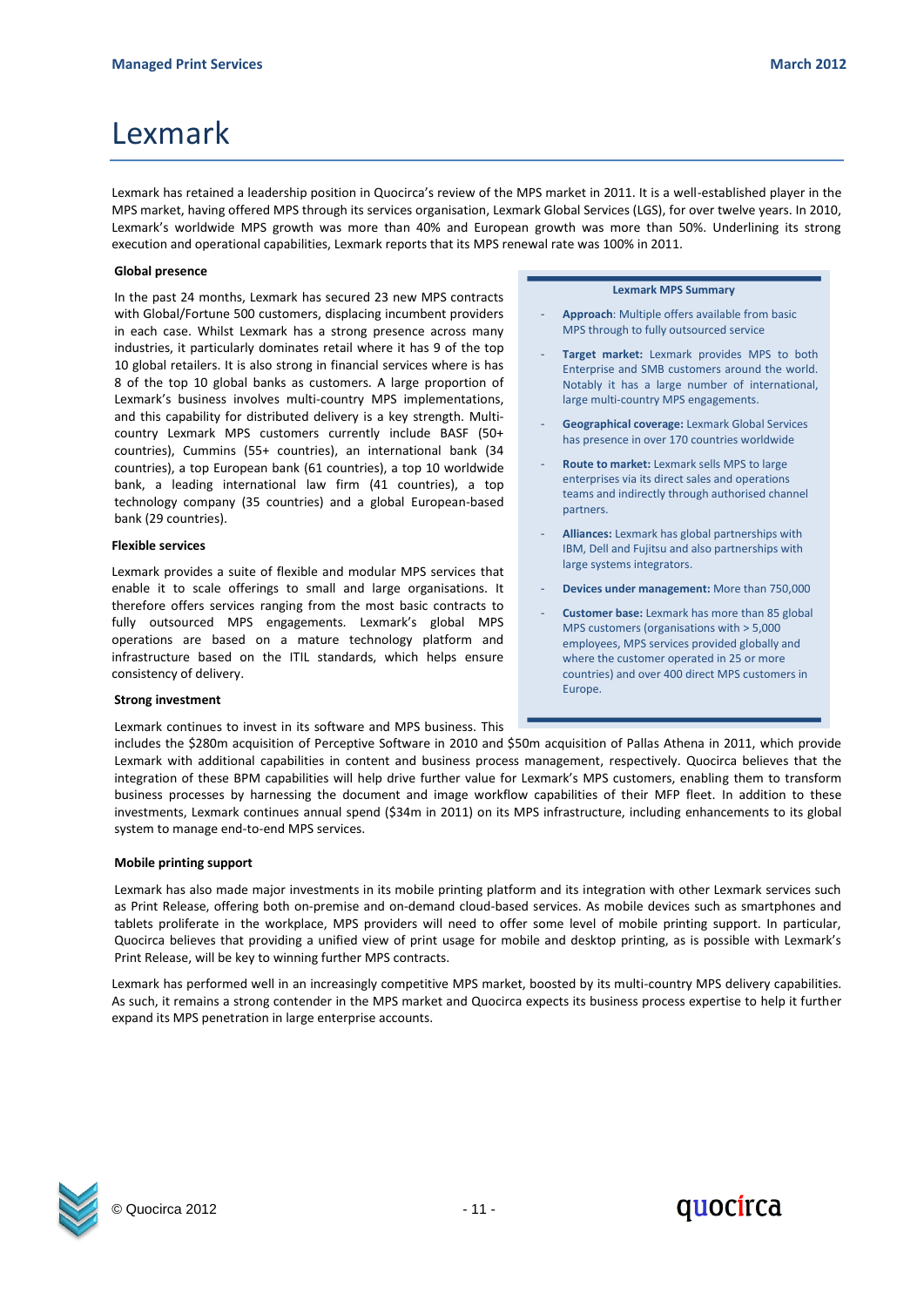### **Vendor Scorecard**

| <b>Market Presence</b>                  |                                                                                                                                                                                                                                                                                                                                     |                |  |  |  |  |
|-----------------------------------------|-------------------------------------------------------------------------------------------------------------------------------------------------------------------------------------------------------------------------------------------------------------------------------------------------------------------------------------|----------------|--|--|--|--|
| <b>Criteria</b>                         | <b>Details</b>                                                                                                                                                                                                                                                                                                                      | <b>Score</b>   |  |  |  |  |
| <b>Customer base</b>                    | Currently Lexmark has more than 85 global customers (organisations with >5,000<br>employees, MPS services provided to them globally and the customer operates in 25 or<br>more countries) with 410 MPS customers in Europe (greater than 5,000 users). It<br>currently has over 750,000 devices under management.                   | 4.5            |  |  |  |  |
| <b>MPS strategy</b>                     | Lexmark continues to expand its MPS business and its suite of offerings is scalable<br>across all company sizes. Its strategy is particularly focused beyond device consolidation<br>towards business process optimisation, which will be enhanced by the acquisition of<br>Perceptive and Pallas Athena.                           | 5              |  |  |  |  |
| <b>Maturity of offerings</b>            | Lexmark has been offering MPS through its global services division for more than 12<br>years so it has a well-established global infrastructure, particularly for serving multi-<br>country customers.                                                                                                                              | 5              |  |  |  |  |
| <b>Geographical reach</b>               | Lexmark Global Services is present in over 170 countries. The largest part of Lexmark's<br>business is outside the US and it has specific customers that, individually, have MPS<br>installations in over 80 countries.                                                                                                             | 5              |  |  |  |  |
| <b>Financial stability</b>              | Overall revenue was \$4.17bn in 2011 compared to \$4.2bn in 2010. According to<br>Lexmark, its ratio of operating profit to revenue is one of largest in the print industry<br>and its business continues to generate large amounts of cash flow year after year.                                                                   | 4.5            |  |  |  |  |
| <b>MPS revenue and growth</b>           | Lexmark's worldwide MPS growth was more than 40% and European MPS growth was<br>more than 50%. Lexmark has won new business with 23 Global 500 companies in the<br>past 24 months and continues to retain its customers, claiming a 100% renewal rate in<br>2011. The total contract value of Lexmark's MPS business is over \$5bn. | 5              |  |  |  |  |
| <b>Brand awareness</b>                  | Despite its strong credentials as an MPS provider, Lexmark has generally had a lower<br>profile in the market than some of its leading competitors because it does not invest in<br>advertising. However, Lexmark is now more actively driving awareness of its MPS<br>capabilities on a global basis.                              | 3.5            |  |  |  |  |
| <b>Alliances and partners</b>           | Lexmark also has global partnerships with Dell, Fujitsu and IBM. It also has alliances<br>with IT providers, system integrators and teams with channel partners and copier<br>dealers to provide MPS to SMB and other large accounts. Lexmark has such<br>relationships across Europe.                                              | $\overline{4}$ |  |  |  |  |
| <b>Investment/MPS</b><br>resources      | In addition to its \$280m acquisition of Perceptive Software in 2010, it acquired Pallas<br>Athena, a BPM provider, for \$50m in 2011. Lexmark continues to invest every year<br>(\$34m in 2011) in its MPS systems infrastructure.                                                                                                 | 5              |  |  |  |  |
| <b>Final market</b><br>presence ranking | <b>VERY STRONG</b>                                                                                                                                                                                                                                                                                                                  | 4.61           |  |  |  |  |

| <b>Completeness of Offering</b>                  |                                                                                                                                                                                                                                                                                                                                                                      |              |  |  |  |  |
|--------------------------------------------------|----------------------------------------------------------------------------------------------------------------------------------------------------------------------------------------------------------------------------------------------------------------------------------------------------------------------------------------------------------------------|--------------|--|--|--|--|
| <b>Criteria</b>                                  | <b>Details</b>                                                                                                                                                                                                                                                                                                                                                       | <b>Score</b> |  |  |  |  |
| <b>Modularity of services</b>                    | Lexmark provides a suite of flexible and modular MPS services that allows it to easily<br>adjust its service offerings from small organisations to the largest global organisations.                                                                                                                                                                                 | 5            |  |  |  |  |
| <b>Range of services</b>                         | Lexmark offers a full range of services for managing a distributed fleet environment,<br>and is particularly suited to multi-location engagements. Lexmark has added to its BPO<br>capabilities with its acquisition of Pallas Athena.                                                                                                                               | 4.5          |  |  |  |  |
| <b>Help desk capabilities</b>                    | Lexmark provides many variations of help desk services. These include outsourcing the<br>complete function to Lexmark, Lexmark manning the output portion of the help desk<br>and customer training to reduce help desk calls.                                                                                                                                       | 5            |  |  |  |  |
| <b>CRD/print room support</b>                    | Lexmark offers production and commercial print, both directly and through third<br>parties.                                                                                                                                                                                                                                                                          | 3            |  |  |  |  |
| <b>Multivendor support</b>                       | Lexmark provides maintenance service and multi-vendor support for other<br>manufactures' products including maintenance services. Over 30% of devices under<br>Lexmark management are third party devices.                                                                                                                                                           | 5            |  |  |  |  |
| <b>Remote monitoring</b>                         | Lexmark provides proactive maintenance and support including continuous monitoring<br>of the output environment allowing for remote diagnostics, trouble-shooting and<br>remote fix. Lexmark estimates that it handles almost 90% of MPS incidents proactively.                                                                                                      | 5            |  |  |  |  |
| <b>Mobile printing support</b>                   | Lexmark has made major investments in its mobile printing platform and its integration<br>with other Lexmark products and services such as Print Release, offering each on-<br>premise and as an on-demand service via the cloud. These offerings are part of<br>Lexmark's MPS offerings and they are integrated into related Lexmark MPS Services<br>and reporting. | 4.5          |  |  |  |  |
| <b>Document workflow</b>                         | Lexmark owns the technology for the hundreds of industry and horizontal solutions it<br>provides to the market, along with third party partner products such as Ringdale and<br>Pharos. The Perceptive acquisition also adds further workflow solutions, BPM software<br>and enterprise content management (ECM) capabilities.                                       | 5            |  |  |  |  |
| <b>Final completeness of</b><br>offering ranking | <b>VERY STRONG</b>                                                                                                                                                                                                                                                                                                                                                   | 4.63         |  |  |  |  |